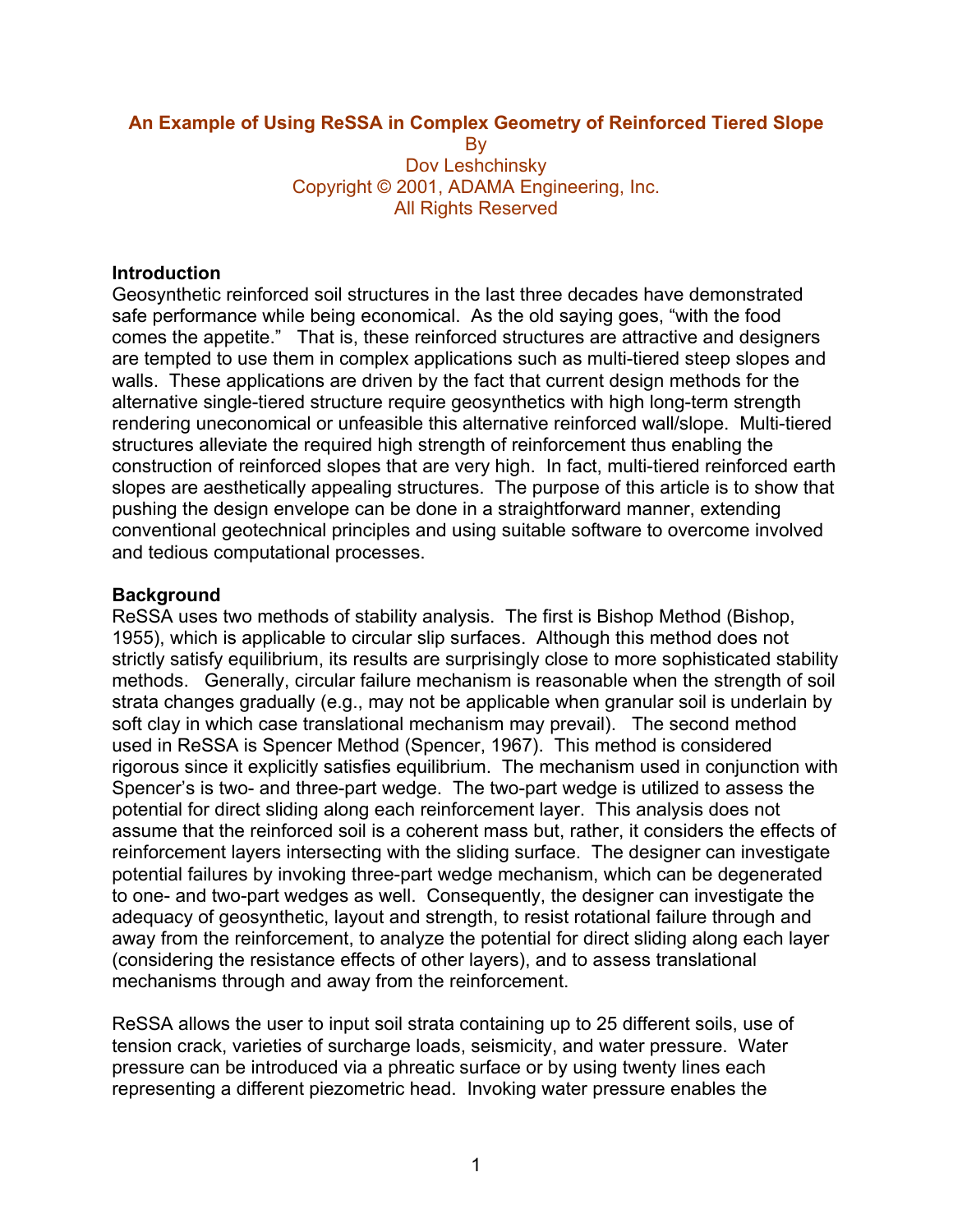designer to conduct effective stress analysis or mixed type of analysis; total stress ignores porewater pressures. Mixed analysis means that in predetermined layers of soil, the shear strength of soil will be calculated based on effective stresses (i.e., using drained shear strength parameters) while in others it will use strength based on total stress (i.e., undrained shear strength parameters). Mixed analysis can be useful in many cases where reinforcement is used; e.g., reinforced slope comprised of granular, free-draining soil over saturated clay in which case the clayey foundation will likely exhibit an undrained behavior at failure while the granular backfill will practically exhibit drained strength. As a result, ReSSA is capable of assessing the required reinforcement strength and layout, including pullout resistance, under effective or total stress conditions thus enabling the assessment of waterfront structures.

In computing the available strength along each geosynthetic layer, ReSSA considers pullout resistance at the reinforcement rear-end implementing user-prescribed factor of safety. However, in a sense, mechanism similar to pullout can occur also in the frontend of each layer. In this case, the soil may slide outwards relative to the anchored reinforcement. The geosynthetic strength feasible at its 'front-end' depends on the 'connection' strength at the face of the slope. To calculate the geosynthetic strength at points away from the slope face, the resistance developing along the soil-reinforcement interface is added to the connection strength, not to exceed the long-term allowable strength of the reinforcement. The user needs to specify the connection strength; for reinforcement that terminates at the face of the slope it would be zero, for wrap-around with sufficiently long re-embedment it would be the strength of the reinforcement, and for attached facia (e.g., blocks or gabions) it would be the actual connection strength. ReSSA calculates the strength distribution along each layer based on the given interaction parameters, connection strength, overburden pressure and specified pullout resistance factor of safety. In stability calculations ReSSA uses the strength value at the intersection with each analyzed slip surface, be it rotational or translational (two- or three-part wedge).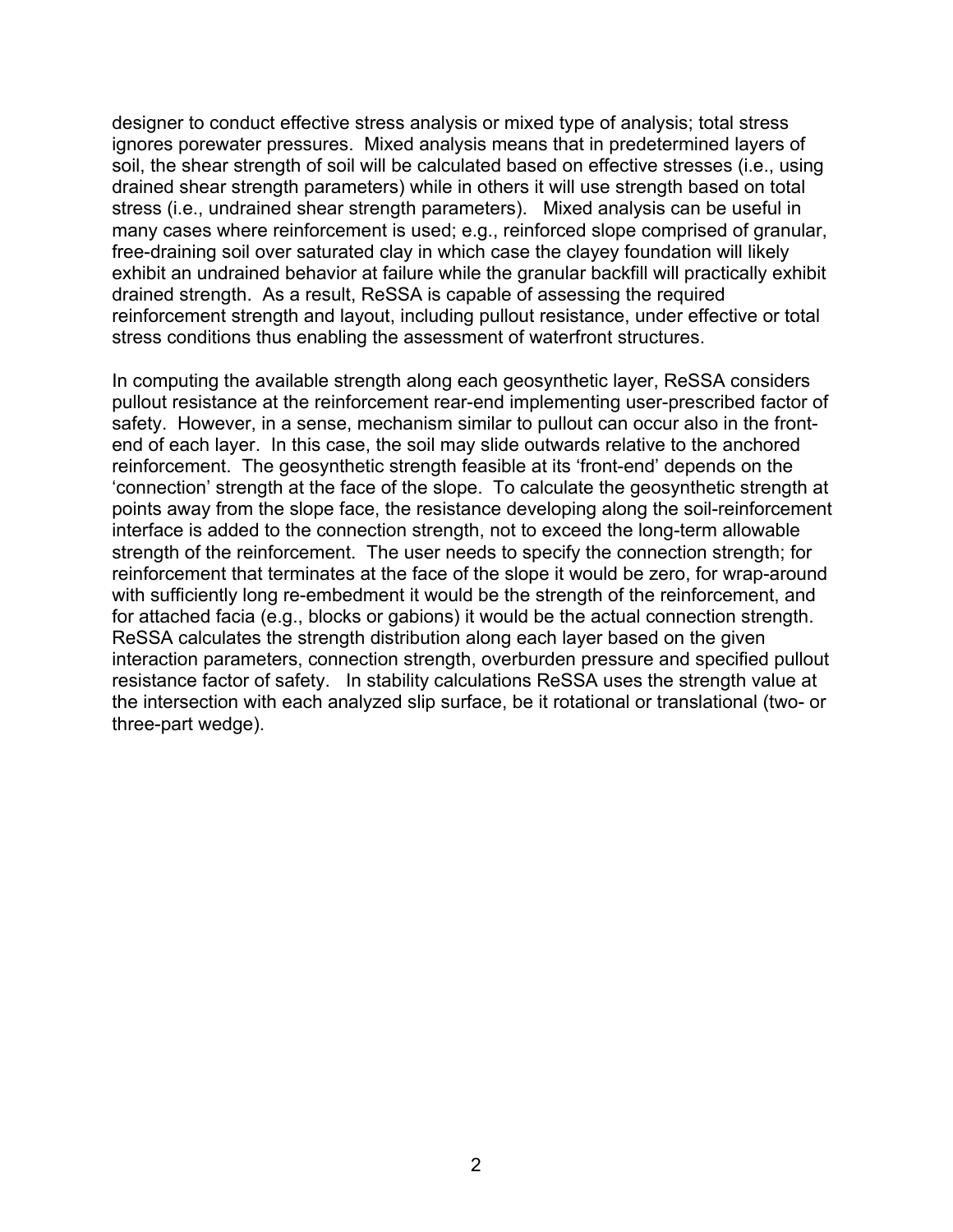| Layer#         | Color Code   | T-Itds [kN/m]   |                | [m] | d[m]         |               |                 |                |  |  |  |  |
|----------------|--------------|-----------------|----------------|-----|--------------|---------------|-----------------|----------------|--|--|--|--|
| $1 - 6$        |              | 64.8            |                | 10  | 0.50         |               |                 |                |  |  |  |  |
| $7 - 16$       |              | 64.8            |                | 12  | 0.50         |               |                 |                |  |  |  |  |
| 17-30          |              | 51.8            |                | 10  | 0.50         |               |                 |                |  |  |  |  |
| $31 - 42$      |              | 36.1            |                |     | 0.50         |               |                 |                |  |  |  |  |
| 43-59          |              | 23.1            |                | 4   | 0.30         |               |                 |                |  |  |  |  |
| MMMM/p = 40kPa |              |                 |                |     |              |               |                 |                |  |  |  |  |
| $H4 = 5.0m$    |              |                 |                |     |              |               |                 |                |  |  |  |  |
|                |              |                 | <b>Tier</b>    |     | <b>Slope</b> | Offset [m]    |                 |                |  |  |  |  |
| $H_3 = 6.0m$   |              |                 |                |     | 2(V):1(H)    | 2.0           |                 |                |  |  |  |  |
|                |              |                 |                | 2   |              | 5(V):1(H)     | 2.5             |                |  |  |  |  |
| $H_2 = 7.0m$   |              |                 |                | 3   |              | $10(N)$ :1(H) | 3.0             |                |  |  |  |  |
|                |              |                 |                |     |              | $20(N)$ :1(H) | 0.0             |                |  |  |  |  |
|                |              |                 |                | 4   |              |               |                 |                |  |  |  |  |
|                |              |                 | Soil           |     | Color        | v.            | φ               | c              |  |  |  |  |
|                | $H_1 = 8.0m$ |                 | Description    |     | Code         | [kN/m $^3$ ]  |                 | [kPa]          |  |  |  |  |
|                |              | Select Backfill |                |     | 20           | $36^\circ$    | 0               |                |  |  |  |  |
|                |              |                 | Crushed Rock   |     |              | 21            | 40 <sup>o</sup> | $\overline{0}$ |  |  |  |  |
|                |              | Medium Clay     |                |     | 19           | 0             | 100             |                |  |  |  |  |
|                |              |                 | Stiff Clay     |     |              | 20            | 0               | 200            |  |  |  |  |
|                |              |                 | <b>Bedrock</b> |     |              | 22            | $40^\circ$      | 500            |  |  |  |  |
|                |              |                 |                |     |              |               |                 |                |  |  |  |  |

Figure 1. Details of example problem

## **Example Problem**

The usefulness of a computer program is best demonstrated through an instructive example problem. Refer to Figure 1 for the details of the problem to be analyzed. As shown, the tiered slope next to existing bedrock needs to be designed. There are four tiers, starting with high but not as steep slope  $[H_1 = 8.0 \text{ m at } 2(V):1(H)]$  and ending with essentially a wall  $[H_4=5.0 \text{ m}$  at 20(V):1(H)]. The natural foundation is comprised of stiff clay topped with a seam of medium clay. The design calls for placement of an unreinforced crushed rock (generally, 1 m thick) as a base material which is also used for grading to create a sloping toe at  $1(V):2(H)$ , 2.5 m high. Four types of geosynthetics are specified at different lengths and spacing. A nominal surcharge load of 40 kPa is applied at the crest as shown.

The complexity of this example problem is twofold. The first difficulty is associated with assessing the internal and compound stability of multi-tiered reinforced slopes over a seam of medium clay. The second difficulty has to do with the thrust of the unreinforced soil, which is limited due to the proximity of the bedrock to the reinforcement. Such difficulties are occasionally encountered in reality where conventional designs are used though they are grossly oversimplified.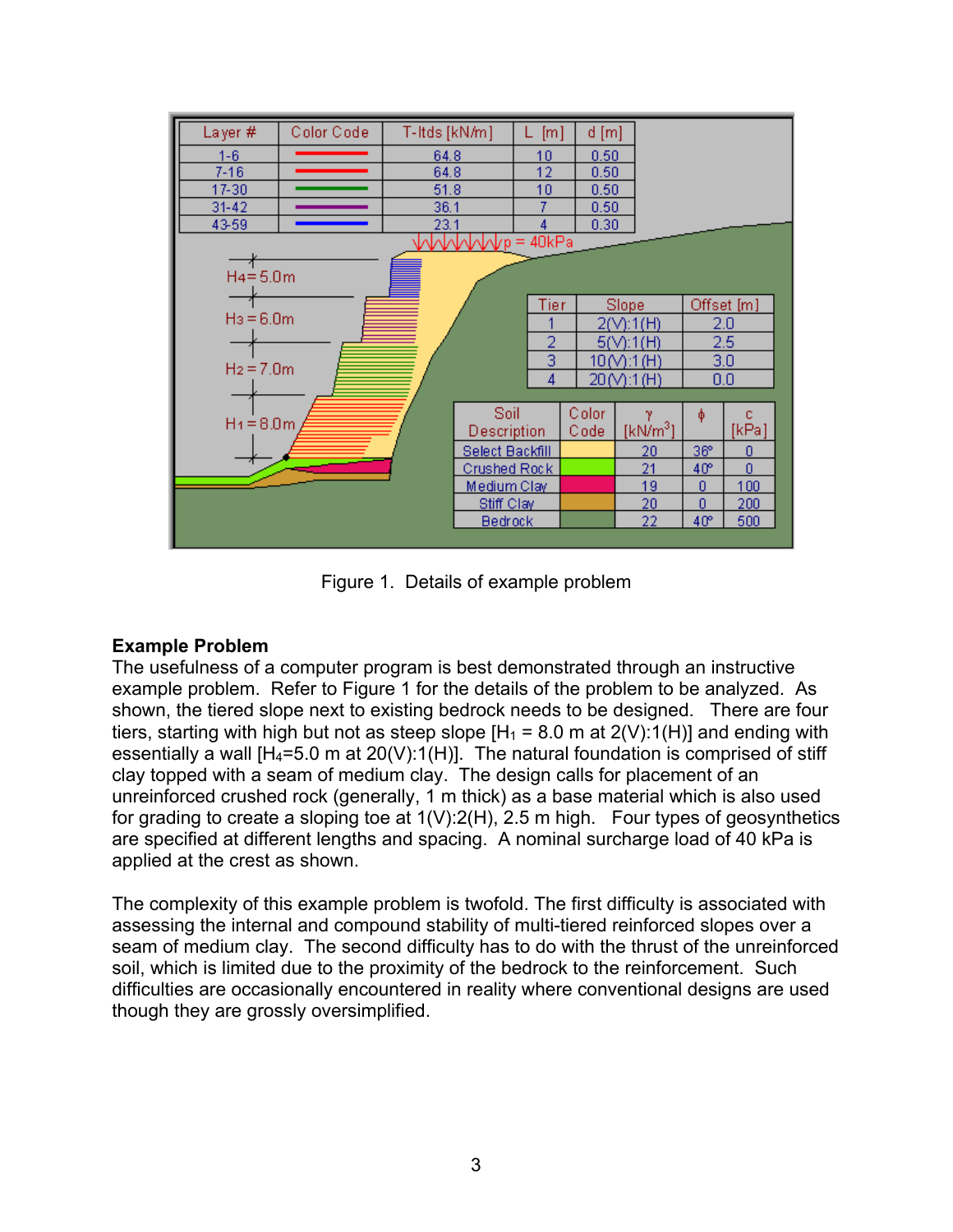

Figure 2. Main Menu in ReSSA (2.0)

Once ReSSA is activated, the Main Menu shown in Figure 2 appears. Note that it includes an option for inputting data for 'Semi-Complex' slopes. Semi-Complex structures in the context of ReSSA means up to 10 tiered slopes limited to three different types of soil. Input data is quick and simple. If a more complex problem is considered (e.g., Figure 1 which includes 5 different soils, each with its own irregular profile), one can use the Semi-Complex option to define the geometry of the tiered slopes and then switch to Complex geometry in Main Menu. Upon switching, ReSSA preserves all input data. The geometry format of Semi-Complex is translated to Complex (Figure 4) thus facilitating the input data process.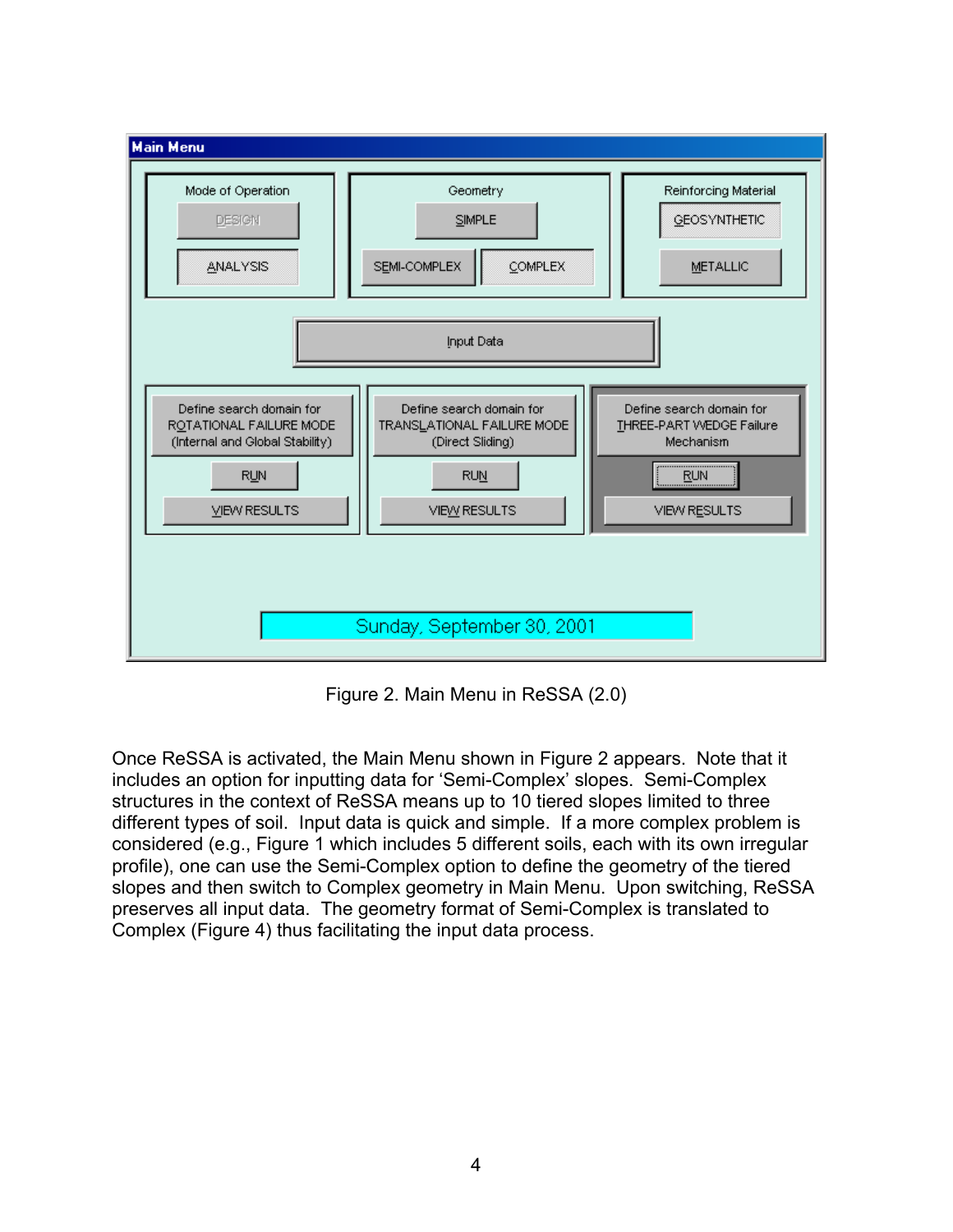

Figure 3. Input Data Menu

After clicking on Input Data in Main Menu, the Input Data Menu appears (Figure 3). This menu enables a convenient access to input data, one category at a time.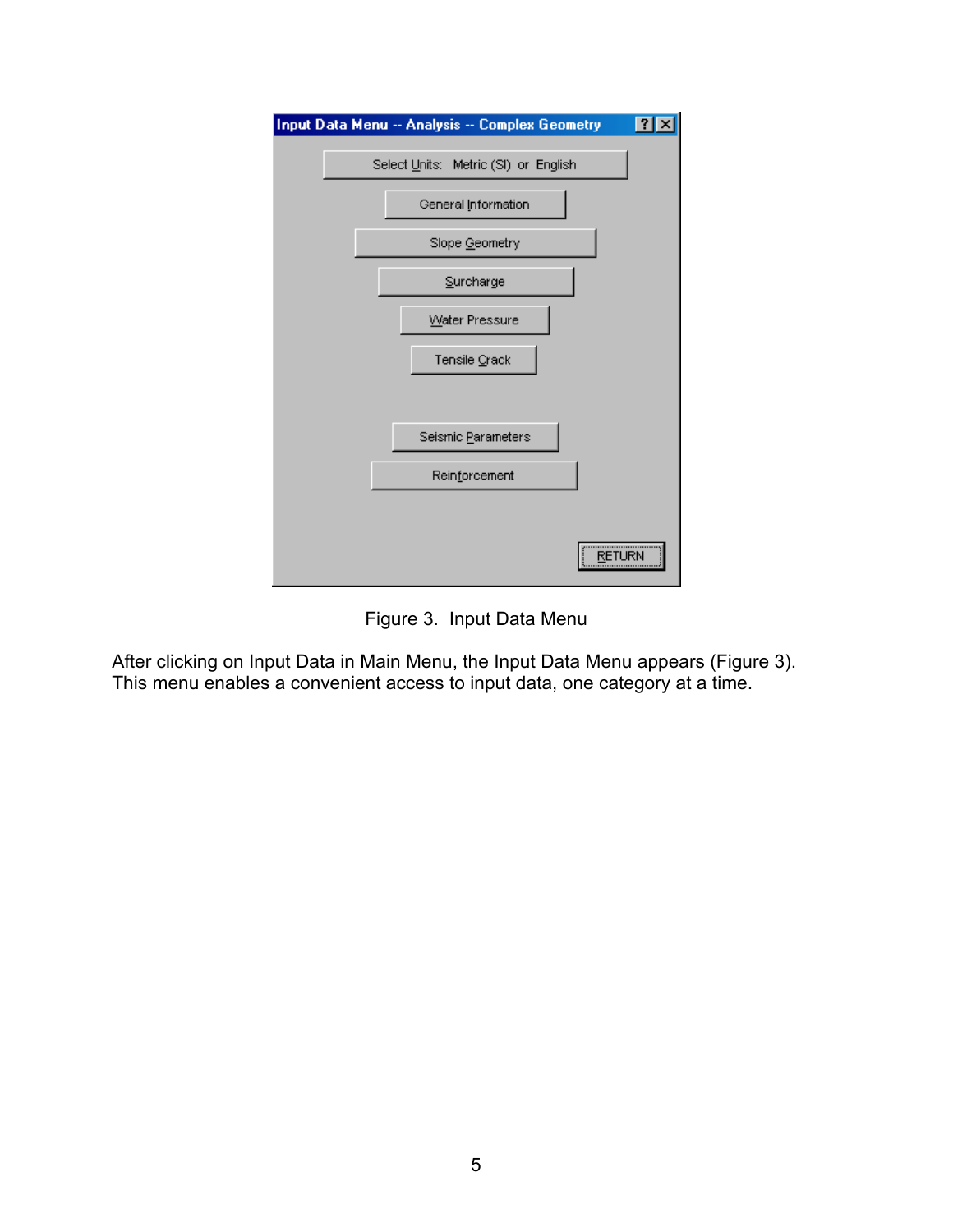

Figure 4. Dialog for entering the profile and properties of soils

Clicking on Slope Geometry access the dialogs for inputting the profile and properties of soils (Figure 4). Using first the Semi-Complex Geometry option generated most of the data in this dialog. The soil profile is described using vertical sections (up to 100). The coordinates of each layer intersecting each section can be input directly into the table (spreadsheet-like) or, for young engineers who are not familiar with the pre-PC era, by using mouse functions.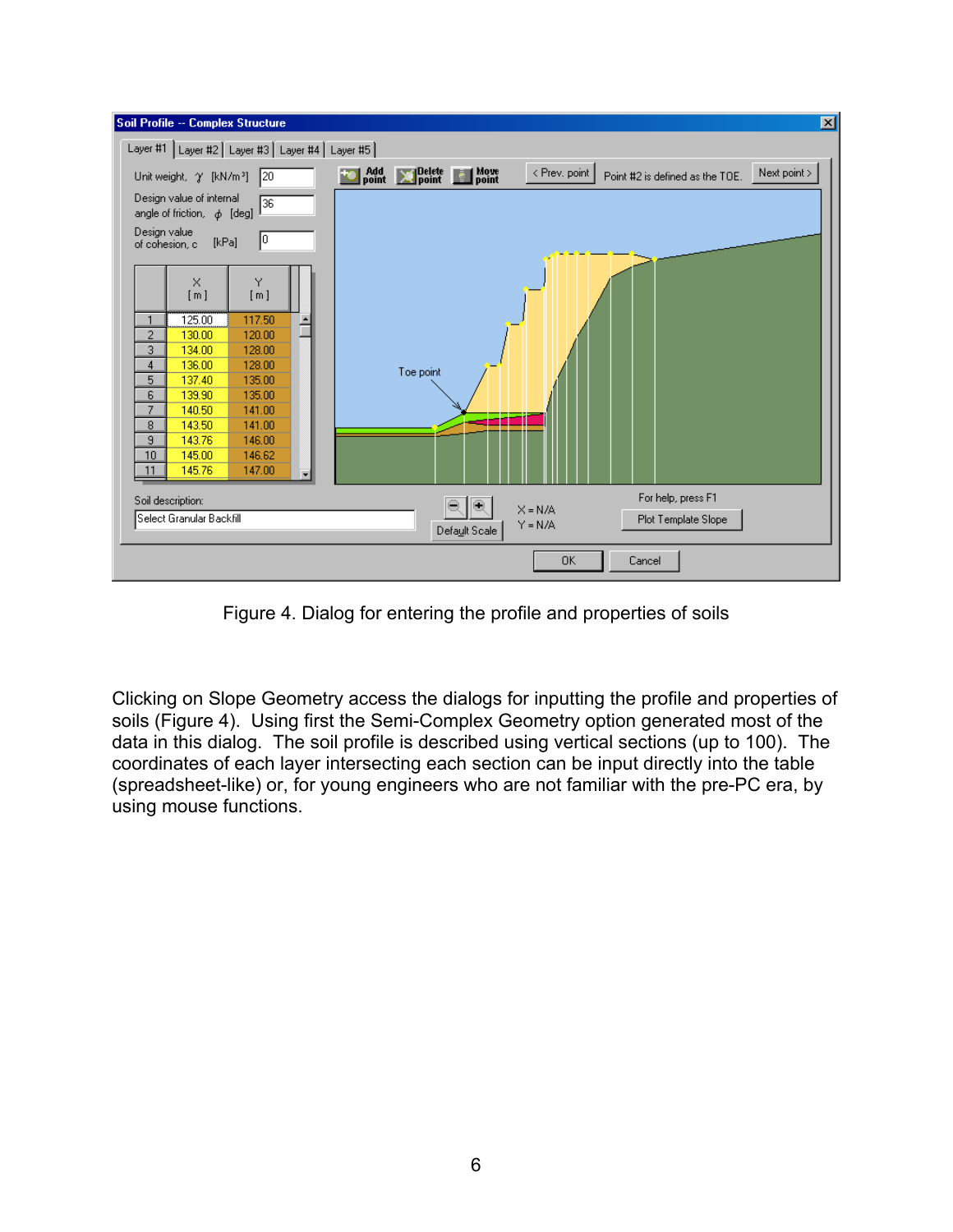| $ ?  \times$<br>Geosynthetic Reinforcement -- Analysis                                                                                                                                                                                                                    |       |                                         |                                                         |                                                                   |                                                      |                                                      |                       |  |  |  |  |  |
|---------------------------------------------------------------------------------------------------------------------------------------------------------------------------------------------------------------------------------------------------------------------------|-------|-----------------------------------------|---------------------------------------------------------|-------------------------------------------------------------------|------------------------------------------------------|------------------------------------------------------|-----------------------|--|--|--|--|--|
|                                                                                                                                                                                                                                                                           |       | Total number of reinforcement layers, n | Modify configuration<br>(elevation, length, type)       |                                                                   |                                                      |                                                      |                       |  |  |  |  |  |
| Optional<br>data<br>retrival<br>from:                                                                                                                                                                                                                                     | Type# | Geosynthetic<br>Designated<br>Name      | Geosynthetic<br>Ultimate<br>Sternath<br>Tult.<br>[kN/m] | Reduction<br>factor for<br>installation<br>damage,<br><b>RFid</b> | Reduction<br>factor for<br>durability,<br><b>RFd</b> | Reduction<br>factor for<br>creep,<br>RF <sub>c</sub> | Coverage<br>ratio, Rc |  |  |  |  |  |
| ¢                                                                                                                                                                                                                                                                         | 1     | Geosynthetic type #1                    | 125.00                                                  | 1.05                                                              | 1.05                                                 | 1.75                                                 | 1.00                  |  |  |  |  |  |
| Data<br>Data<br>Data<br>Data<br>Data<br>Data                                                                                                                                                                                                                              | 2     | Geosynthetic type #2                    | 100.00                                                  | 1.05                                                              | 1.05                                                 | 1.75                                                 | 1.00                  |  |  |  |  |  |
|                                                                                                                                                                                                                                                                           | 3     | Geosynthetic type #3                    | 75.00                                                   | 1.10                                                              | 1.05                                                 | 1.80                                                 | 1.00                  |  |  |  |  |  |
|                                                                                                                                                                                                                                                                           | 4     | Geosynthetic type #4                    | 50.00                                                   | 1.20                                                              | 1.05                                                 | 1.80                                                 | 1.00                  |  |  |  |  |  |
|                                                                                                                                                                                                                                                                           | 5     |                                         |                                                         |                                                                   |                                                      |                                                      |                       |  |  |  |  |  |
| $T_{\text{available}} = \frac{T_{\text{ult}} \cdot R_{\text{c}}}{R F_{\text{td}} \cdot R F_{\text{d}} \cdot R F_{\text{c}}}$<br>${\mathsf T}_{\text{\rm allowable}}{\leqslant}{\mathsf T}_{\text{\rm available}}$                                                         |       |                                         |                                                         |                                                                   |                                                      |                                                      |                       |  |  |  |  |  |
| (1) To insert data, enter FIRST the Designated Name.<br><b>Interaction Parameters</b><br>(2) To delete a row (except for Type #1), move mouse to the cell of the<br>Designated Name and press the spacebar.<br>(3) To modify data, move mouse to desired cell and change. |       |                                         |                                                         |                                                                   |                                                      |                                                      |                       |  |  |  |  |  |
| <b>DEFAULT</b>                                                                                                                                                                                                                                                            |       |                                         |                                                         |                                                                   |                                                      | <br>ОК                                               | Cancel                |  |  |  |  |  |

Figure 5. Dialog for defining the geosynthetics strength properties

The dialog for entering the geosynthetic strength properties is depicted in Figure 5. In fact, ReSSA enables the user to select No Reinforcement (unreinforced slope stability analysis), Single Type of Reinforcement (quick input data including spacing and length), and Multiple Types of Reinforcement (which is the most versatile and is the option selected for the example problem). Note that up to five different geosynthetics can be considered in a problem. The designer specifies the ultimate strength, the reduction factors for installation damage, durability and creep, and the coverage ratio (less than one means use of non-continuous reinforcement). Alternatively, the data can be retrieved from a database, which may contain up to 100 different materials.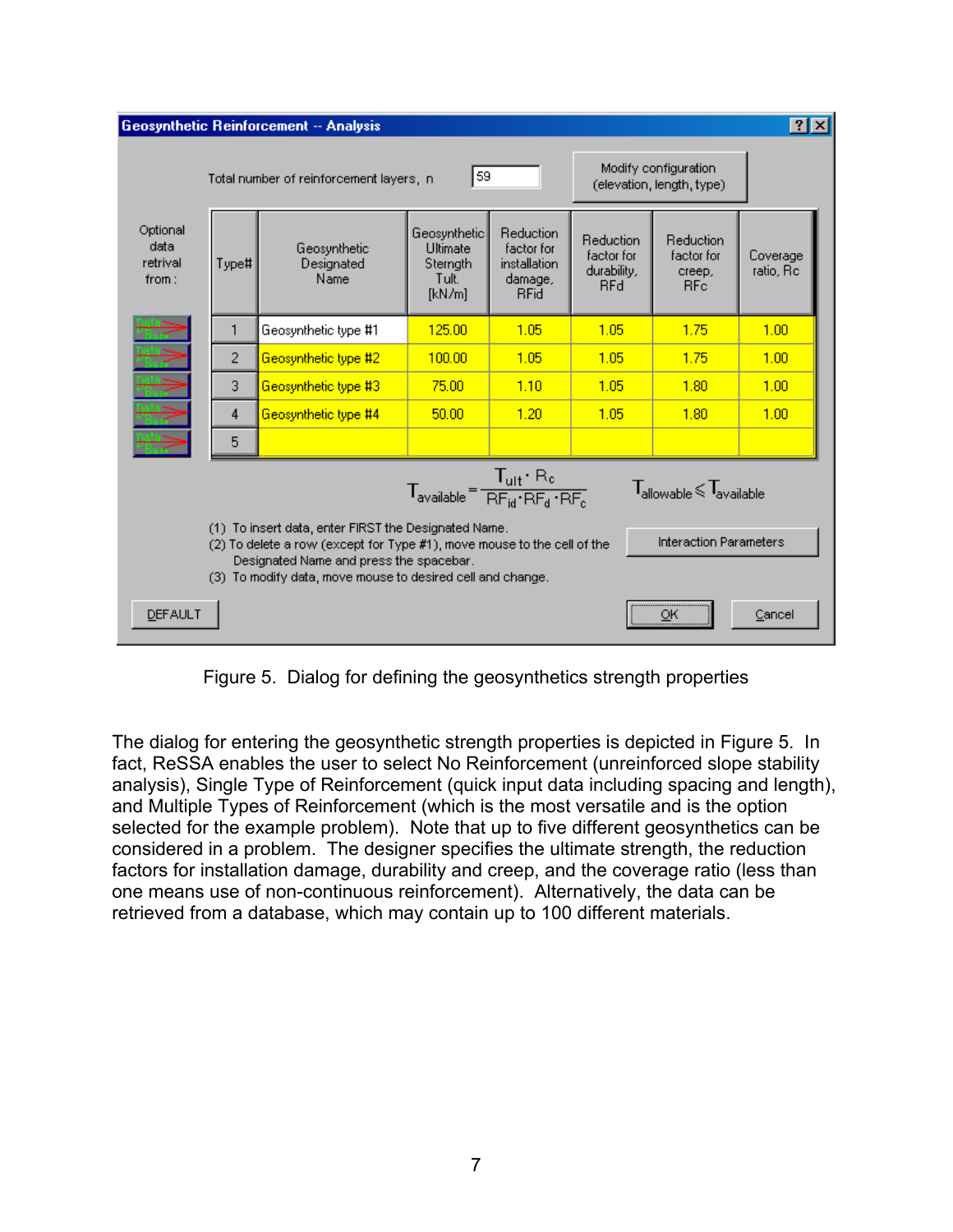

Figure 6. Input of Interaction Parameters

Clicking on the Interaction Parameters button opens the dialog shown in Figure 6. The parameters controlling the interfacial shear strength of each type of reinforcement are defined in this dialog. These parameters control the resistance to direct sliding as well as pullout. Furthermore, the factor of safety used for calculating pullout resistance needs to be input here; it affects the anchorage length needed to enable the reinforcement to develop its available strength at both its front- and rear-end.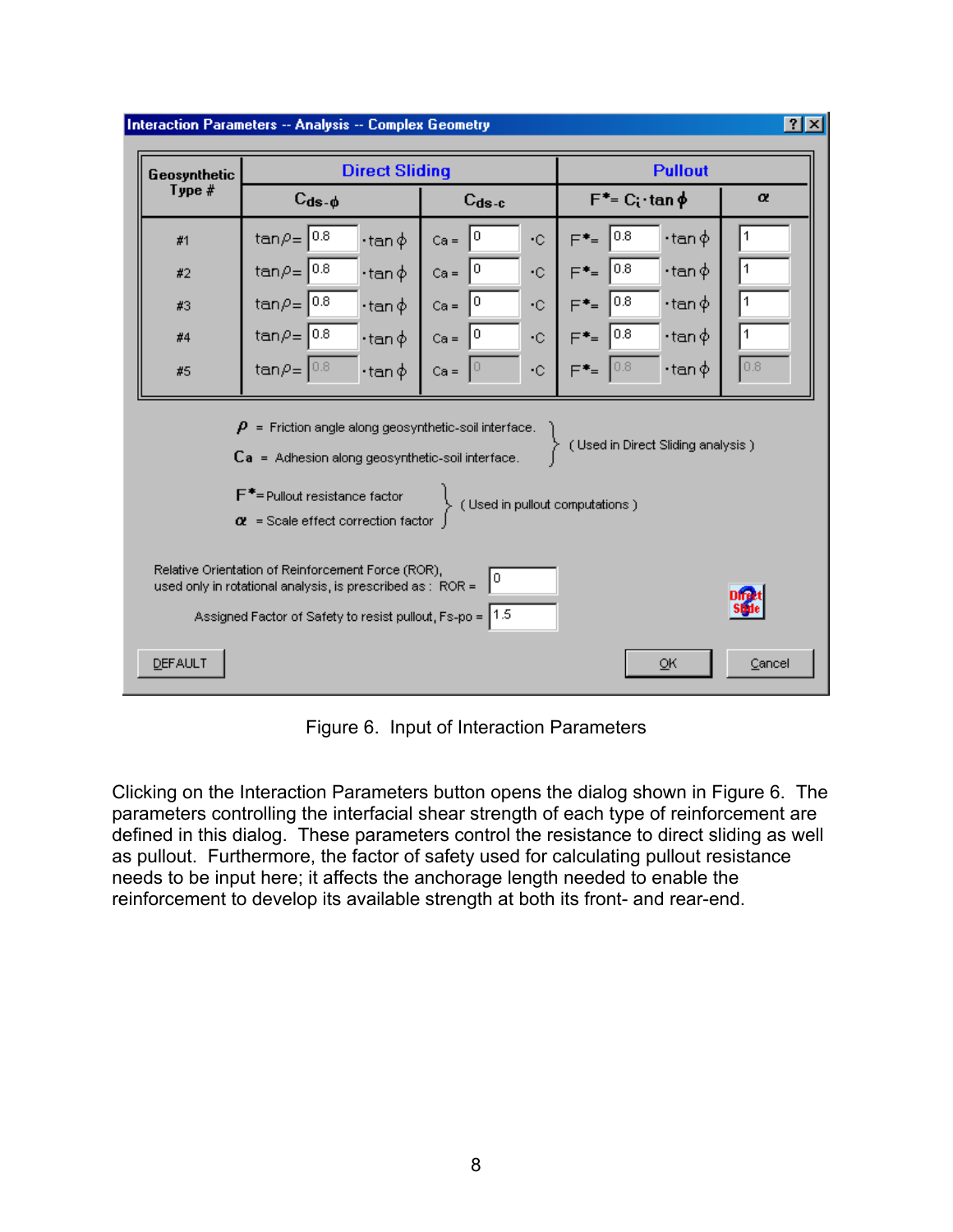

Figure 7. Assigning reinforcement details to each geosynthetic layer

Returning to Figure 5 and then clicking on the button to Modify Configuration invokes the dialog shown in Figure 7. Using the spreadsheet-like table on the left, the designer can input the elevation, length, and type of each geosynthetic layer. The figure on the right adjusts automatically to the data. Note that the designer can also control the 'connection' strength of each geosynthetic layer as a percentage of its available strength; for the present problem it is assumed to be 100% for all layers.

Upon returning to the Main Menu, the designer is ready to conduct the various stability analyses. In principle, slope stability analysis is an optimization process in which the lowest factor of safety and its associated (critical) slip surface are sought. This means that a large number of slip surfaces have to be analyzed. There are automatic routines for conducting such a search; however, reinforced slopes may contain several minima of safety factors thus raising the concern that the genuine minimum may not necessarily be captured but rather a local minimum stopped the search. ReSSA allows the user to specify a search domain that controls the examined surfaces in a tangible fashion. It also allows for examination of the results to ascertain that indeed the genuine critical results have been identified.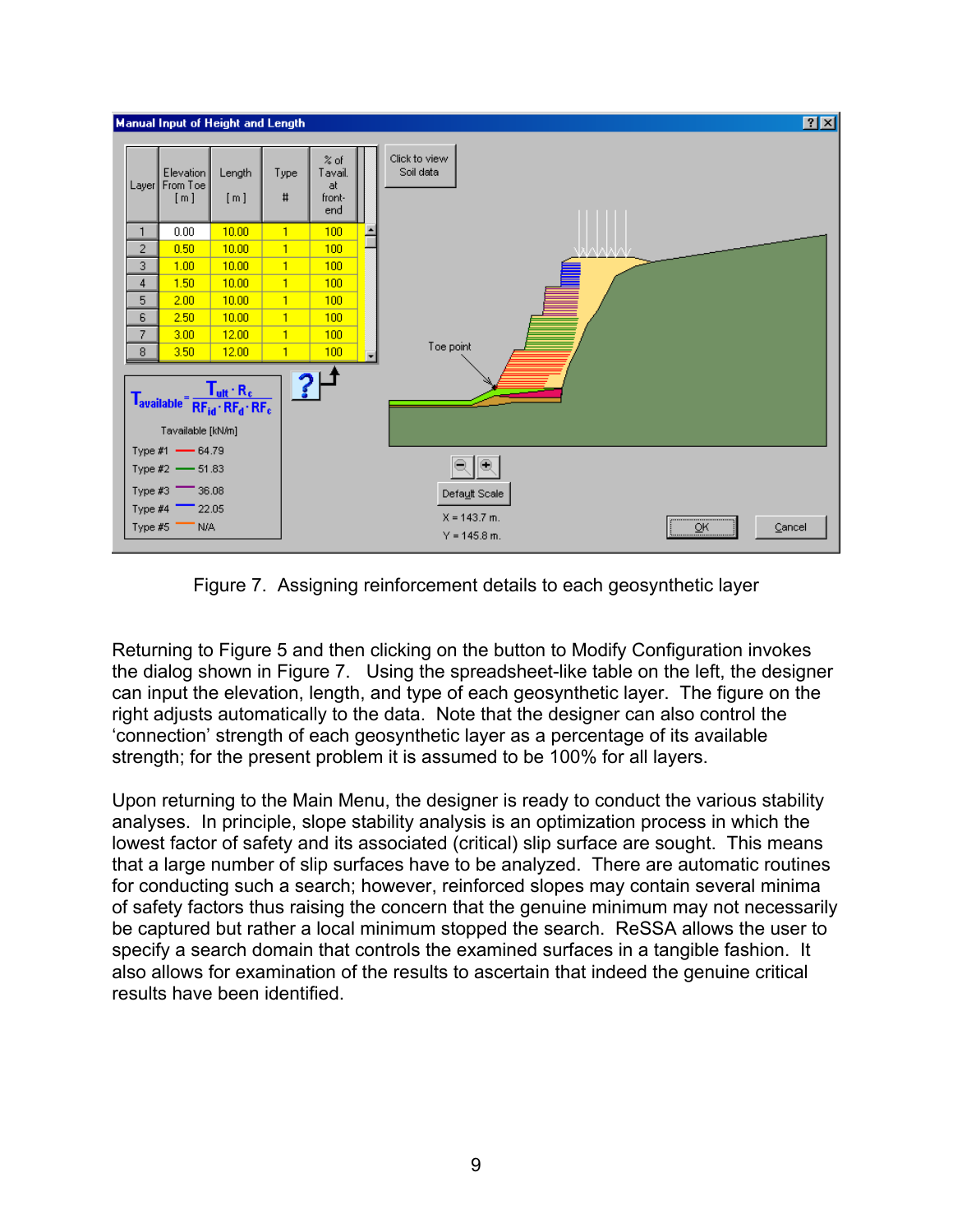

Figure 8a. Specifying the search domain for circular slip surfaces

Clicking on the button to define the search domain for the rotational failure mode invokes the dialog shown in Figure 8a. Circles to be tested are defined by a set of points of entry and exit. ReSSA checks all possible circles between any pair of entry and exit points to identify the most critical circle. Note that the conventional approach is to specify centers and radii of circles; the traces of such slip circles are difficult to visualize thus possibly making the process less efficient. In Figure 8a, the points of entry are shown between X1 and X2; the exit points are between X3 and X4. These points can be defined by entering numbers in the respective cells or by using a mouse function (see left part of dialog).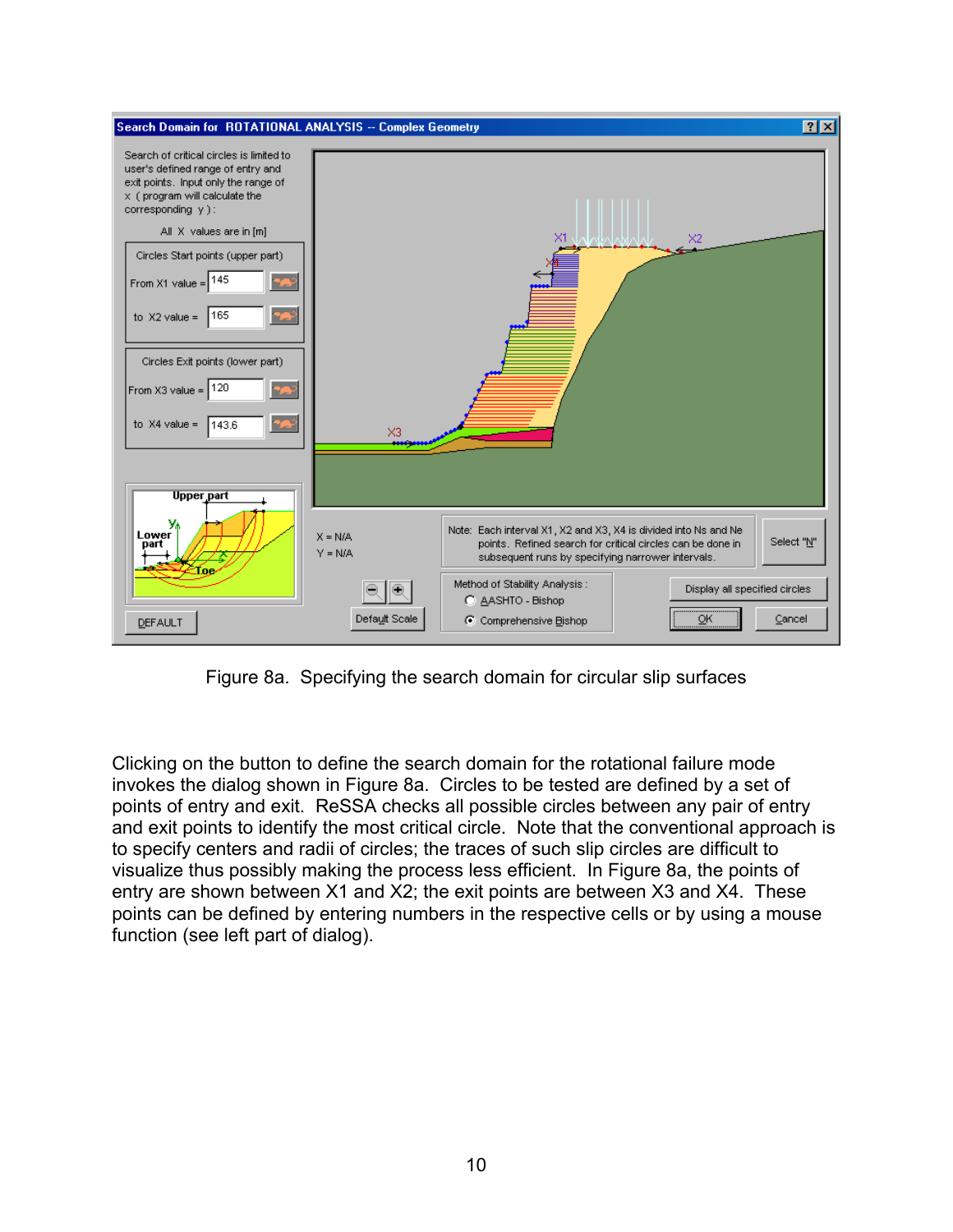

Figure 8b. Critical slip circle based on specified search domain

After running Bishop analysis, the identified critical circle is displayed together with its corresponding factor of safety. Figure 8b shows these results and, in response to a selection from the dropdown menu (RESULT; see left upper corner), it includes the distribution of the minimal calculated safety factors for each specified points of entry and exit. The displayed distribution of safety factors (above the frame defining the problem) is plotted to scale, each point on the left or right corresponding to a specified point of entry or exit, respectively. Clearly, within the range of the specified search domain, the critical results were captured; the minimum factor of safety is 1.35 representing a circle that just touches the bedrock. Note that except for the sloping toe, the foundation soil in this case plays a minor role.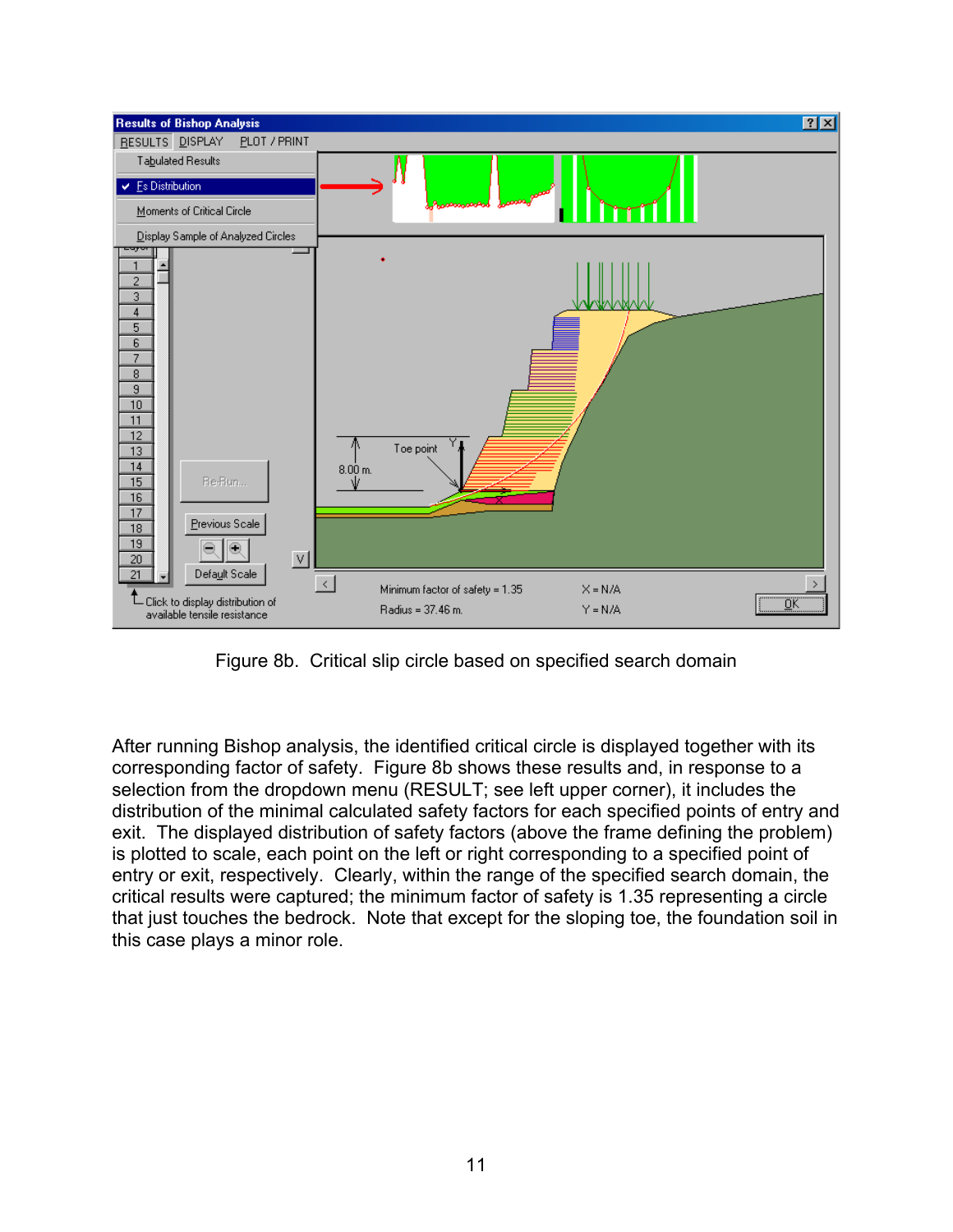

Figure 9. Critical two-part wedge in direct sliding analysis

After defining the search domain for direct sliding analysis and running Spencer's, the screen shown in Figure 9 appears. The minimum factor of safety against direct sliding is 1.30 and it occurs along geosynthetic layer #11. There were 6 points along each layer for which two-part wedges were examined; upon clicking on the dropdown menu (RESULTS; see left upper corner), one can clearly see that the interwedge line is located in the front 1/3 of the layer. This observation is also obvious when looking at the trace of the critical two-part wedge. Note that the 'active' wedge is tangent to the bedrock meaning the rock plays a role in limiting the potential for direct sliding (same trend as with the rotational failure). Furthermore, the plane defining the active wedge intersects reinforcement layers and therefore, mobilizes their tensile resistance resulting in increased stability. The critical mechanism is contrary to the commonly assumed mechanism where the active wedge starts at the rear end of the reinforced zone. In fact, for the given problem this assumed mechanism seems to be unfeasible. The method utilized in ReSSA is a rational extension of slope stability analysis.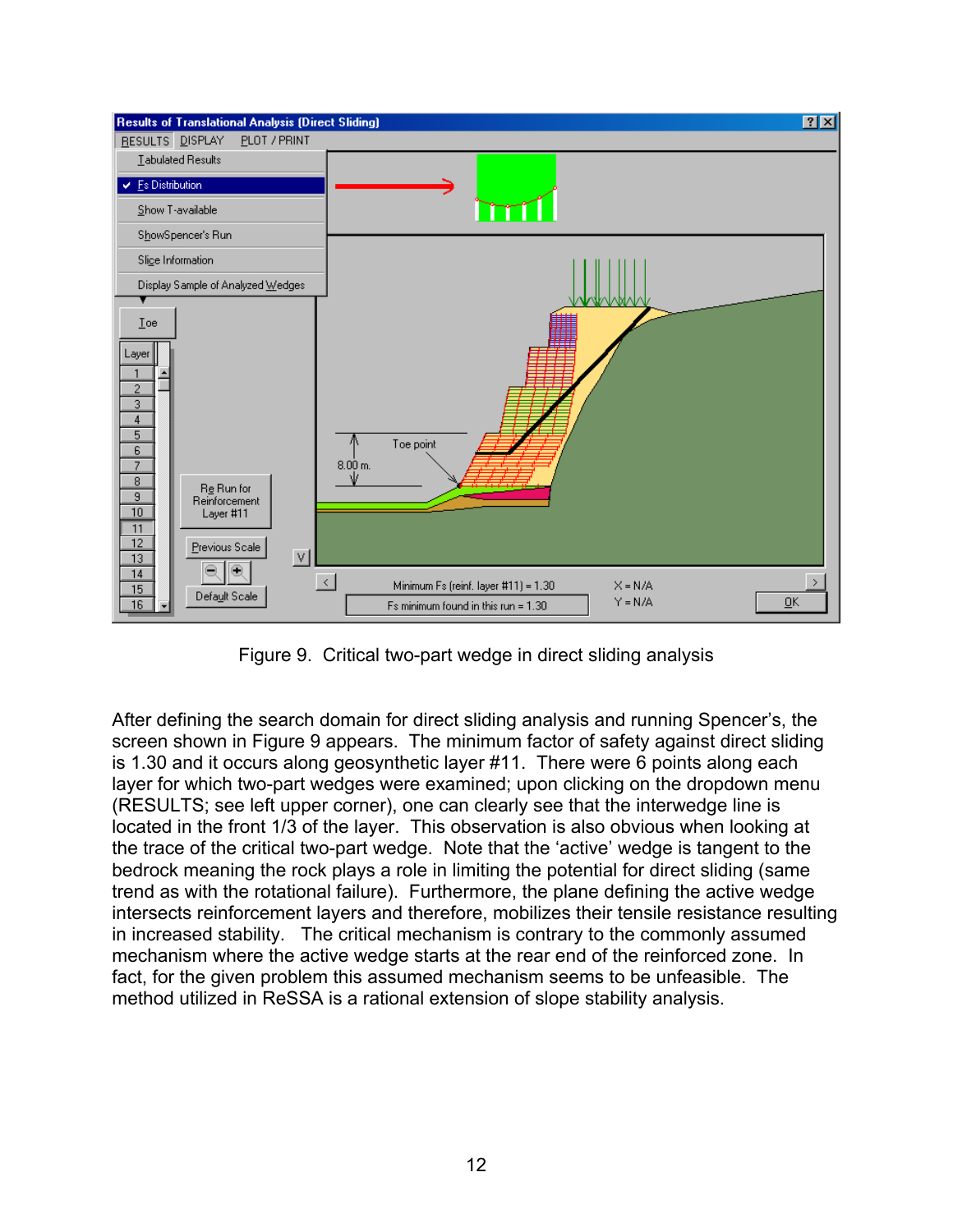

Figure 10. Critical three-part wedge superimposed with the normal stress distribution and the thrust line

The three-part wedge mechanism can be defined for surfaces that may or may not intersect the reinforcement. Intersection of wedges with downward base inclination mobilizes the reinforcement tensile resistance thus increases stability. For the example problem, it appears that the seam of medium clay is critical (see Figure 10). It renders a minimal factor of safety of 0.97, certainly an unacceptable value. The active wedge is just between the rear end of the reinforcement and the rock; the base of the central wedge goes through the medium clay; the base of the passive wedge, having nearly the same inclination as the one of the central wedge, emerges at the sloping toe. By clicking on the dropdown menu (Figure 10), the normal stress distribution over the surface as well as the thrust line (white color) is superimposed on the sliding mass. Note that the thrust line connects the locations of resultants of interslice forces. Figure 10 indicates that although the design of reinforcement is adequate, failure may occur around the reinforcement through the weaker seam of clay. Good geotechnical practice requires the replacement of the clay seam with crushed rock (as part of grading). This would have resulted in a factor of safety in excess of 1.5; the critical three-part wedge then goes through the reinforced soil to emerge at the sloping toe. Alternatively, one could assume (optimistically) that the clayey seam would consolidate during construction thus exhibiting larger strength than that assumed in the analysis.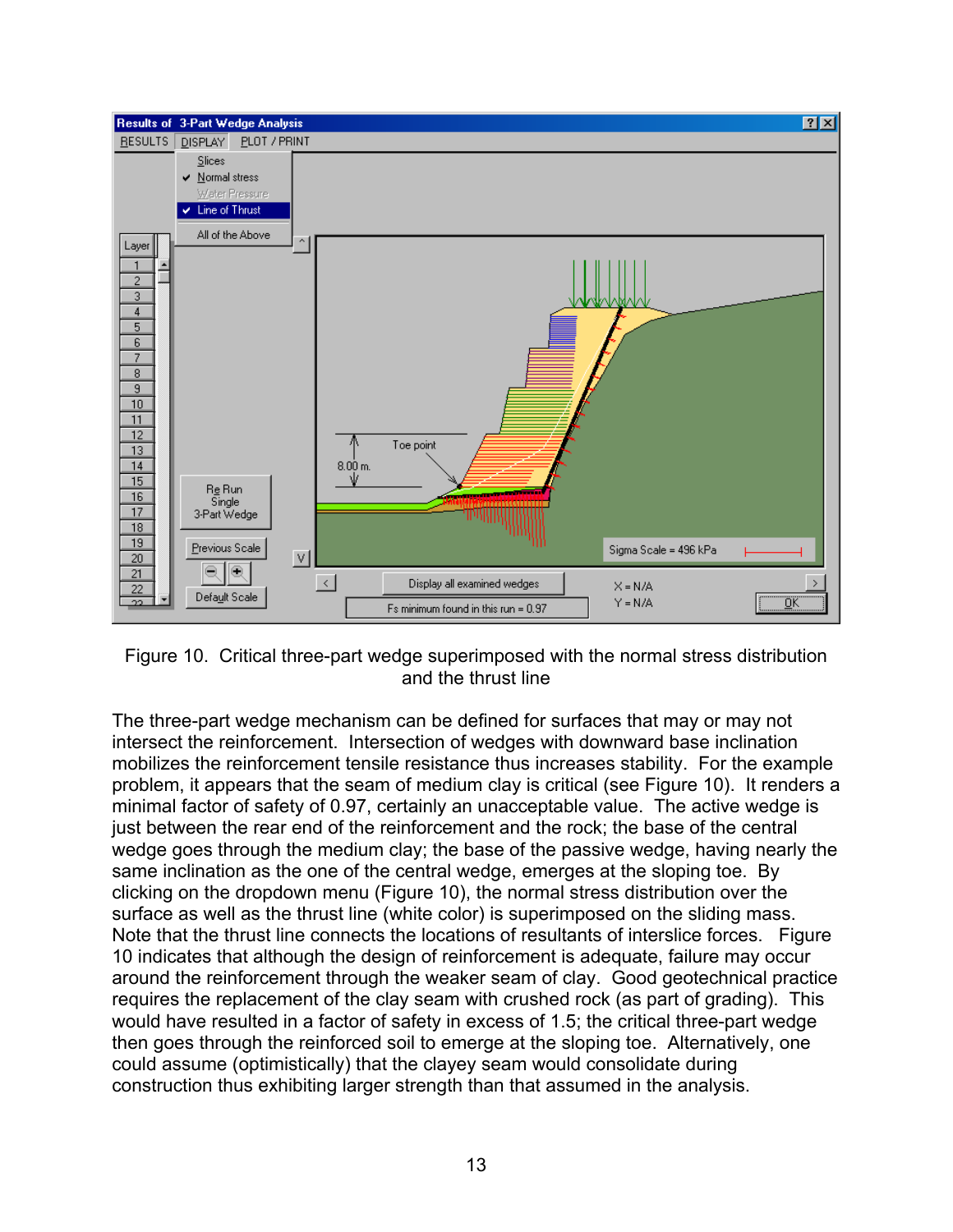## **What If Scenarios?**

Any design process is dotted with 'what if' type of questions. Availability of software makes answering easier resulting in a rationally optimized design. The presented example problem may raise some 'what if' questions, a sample of which follows.

**Q:** How do I objectively check for 'reasonableness' of results and what if they are not reasonable?

**A:** Limit equilibrium stability analysis is highly indeterminate problem. Hence, statical assumptions are needed to solve the problem. Such assumptions may render inadmissible results. In Bishop analysis this typically means negative normal stress over portions of the slip surface. In Spencer analysis it may mean negative normal stresses or, more likely, the thrust line is outside the sliding mass, which is physically impossible. ReSSA enables the user to view the normal stress distribution (Figures 10- 11) as well as the thrust line (Figures 10, 12) thus providing an objective judgment tool. If the results represent an inadmissible solution, the user can introduce a tension crack or specify another slip surface until satisfactory results are obtained.

**Q:** What if in my search for critical results I did not cover the relevant zones within the given problem?

**A:** Upon clicking on a button in the dropdown menu (RESULTS), a large sample of all analyzed surfaces are displayed (e.g., Figures 11 and 12). The critical surface superimposed over the sample of analyzed surfaces gives a good and tangible indication whether the search covered extensively the relevant zones within the structure. If not, the user gets an idea which zones were not covered adequately (relative to the captured critical slip surface) and consequently, can redefine rationally the search domain.

**Q:** What if the connection strength is not 100% as assumed in the problem? **A:** Extremely significant drop in connection strength may allow for a surficial failure. ReSSA can identify surficial failures provided the search domain is properly defined. In such a case, the two-part wedge will degenerate into a single (active) wedge. Furthermore, the circular arc will practically degenerate into a planar segment (i.e., circle with pole far away from the slope) also describing, in essence, a single wedge. A drop of 50% in connection strength for the lower two tiers in the example problem resulted in nearly the same factors of safety as the 100% strength. Figure 13 shows the available strength distribution along a layer in each the first and second tier; in this case the prescribed connection strength for the lower two tiers was 0% (but surficial failures were not investigated). Very little connection strength is needed to resist surficial instability and a trace of cohesion may render this strength unnecessary.

**Q:** What if the seam of medium clay had been replaced with crushed rock? **A:** The critical three-part wedge location would shift and the factor of safety would be in excess of 1.5. Always beware of weak soil seams (or planes of weakness introduced by geosynthetics such geomembranes).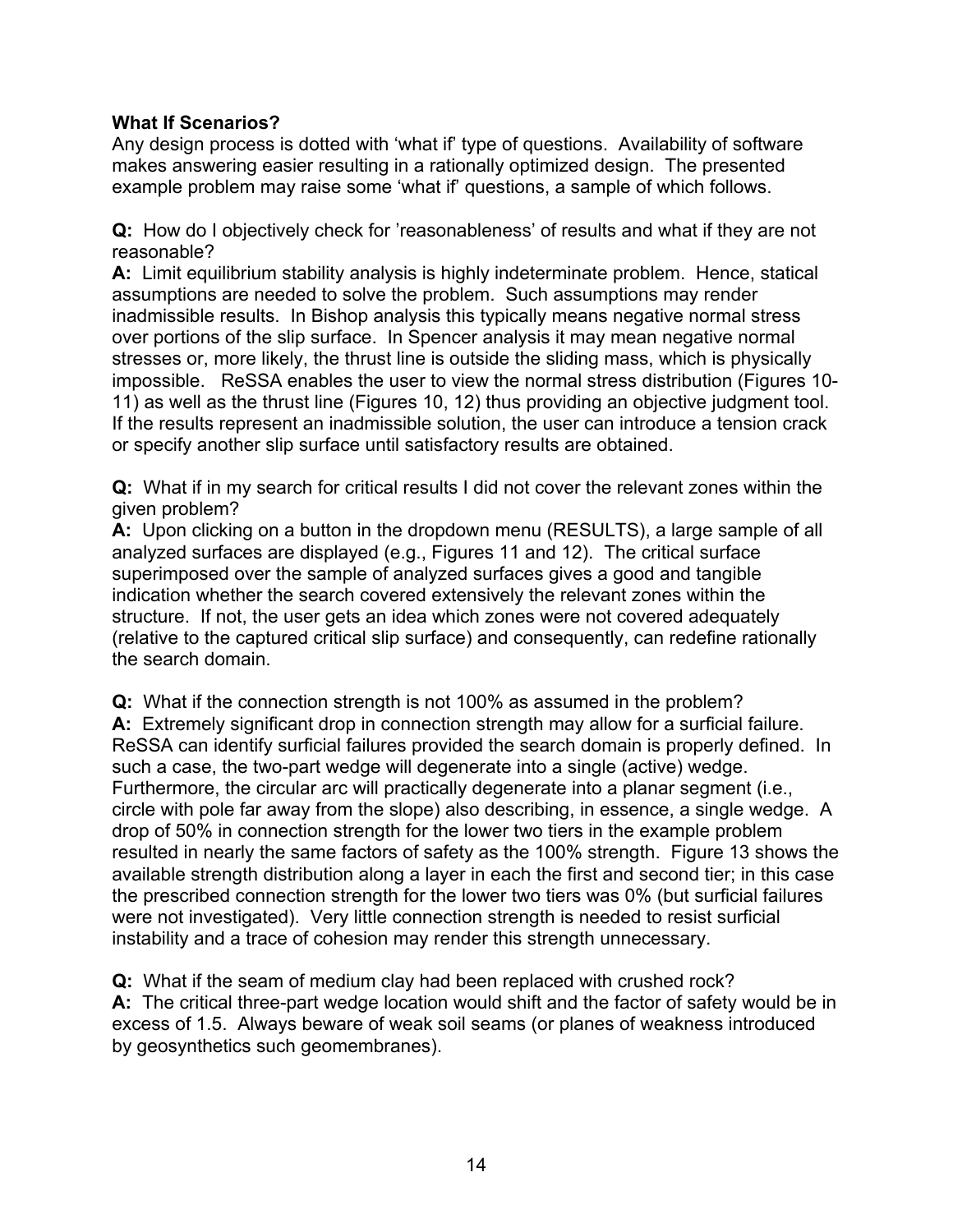

Figure 11. Normal stress distribution over the critical circle superimposed over a sample of analyzed circles



Figure 12. Normal stress distribution over the critical two-part wedge superimposed over a sample of analyzed wedges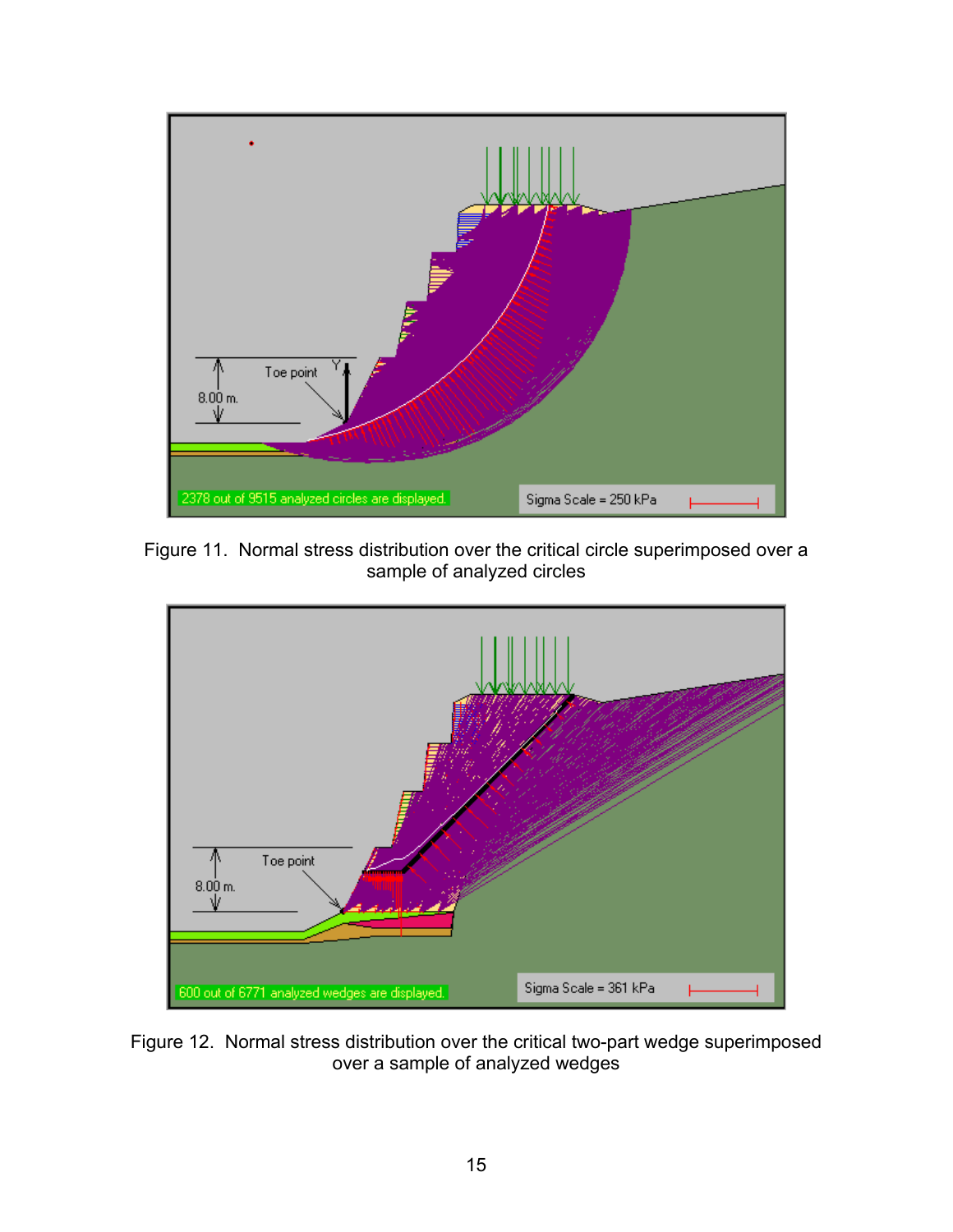**Q:** What if the offset of the tiers was smaller and/or the reinforcement used stronger (in the context of direct siding)?

**A:** Figure 9 shows that the active wedge in direct sliding interests many layers of reinforcement. Hence, stronger reinforcement would have increased the factor of safety against direct sliding (this is not the case with direct sliding analysis that looks at the reinforced soil as a coherent mass). The mass subjected to direct sliding immediately below the offsets is decreased. As a result, the resistances to direct sliding derived from friction along layers below decrease. It is possible then that the critical two-part wedge will relocate to be under the offset although this may result in the active wedge intersecting larger number of reinforcement layers. The end result will depend on the given problem.

**Q:** What if closer spacing was used? What if Coverage Ratio (Rc) of less than 1.0 was used?

**A:** Closer spacing means that weaker reinforcement can be used to generate the same stability. Its required length, however, will remain nearly the same. If stronger reinforcement is used, the spacing may be increased; however, this may pose a constructability problem. Alternatively, strips of reinforcement, rather then full coverage, can be used so as to produce the same available strength using less material. Final decision about closer spacing or Rc needs to consider the economic consequences.

**Q:** What if the rock was ignored in analysis?

**A:** The bedrock effectively limits the extent of slip surfaces and therefore it renders much shorter and weaker reinforcement as compared with ignoring the bedrock. That is, ignoring the bedrock has clear economical consequences; overly conservative and expensive structure.